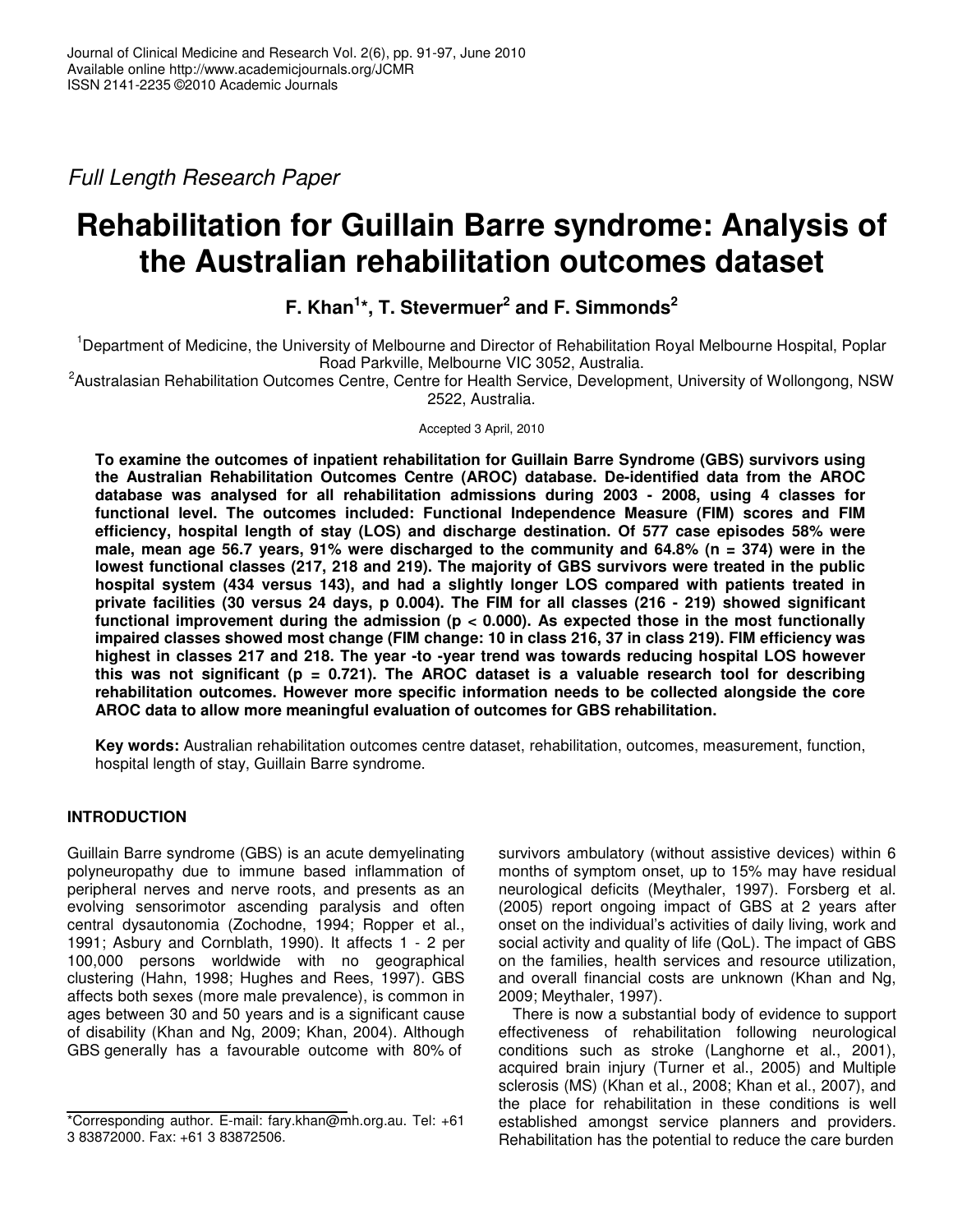both for family (and for society), and associated costs of care by improving independence and autonomy. Despite availability of health service frameworks (National Services Framework, 2005) that promote rehabilitation for persons with long term neurological conditions (LTNC) such as GBS; and clinical guidelines and standards for GBS (Hughes et al., 2005; Asbury and Cornblath, 1990), gaining access to appropriate rehabilitation services continues to be challenging (Khan and Ng, 2009; DeJong, 2005; Khan, 2004; Meythaler, 1997). One reason for this is the relatively poor understanding of the specific benefits that may derive from rehabilitation in the context of this neurological disease.

Although randomized controlled trials are methodologically 'gold standard' for effectiveness of rehabilitation, they cannot answer all the questions that need to be answered (Whyte, 2002). Therefore prospective data collected systematically in the course of routine clinical practice has the potential to provide additional information about GBS survivors that will assist in understanding the nature of services provided as well as the outcomes and service implications. Practice-based evidence (Horn et al., 2005) can be used to address critical questions such as which patients have the most to gain, and what models and intensity of rehabilitation input are likely to be most effective (DeJong et al., 2005).

In Australia, the Australasian rehabilitation outcomes centre (AROC) holds a centralised database, which gathers a standard set of information on both process and outcomes for every person admitted for inpatient (IP) rehabilitation. It has data for over 160 accredited Australian hospitals (public and private) over the last 7 years. It provides a national benchmarking service, as well as providing information to improve understanding of factors that influence rehabilitation outcomes and costs. In a previous analysis (Khan et al., 2009), we described the broad outcomes from rehabilitation in persons with MS. The objective of this study was to examine the AROC database for first episode of IP GBS rehabilitation to understand the nature, outcomes and service implications for GBS survivors in Australia. The primary outcomes include improvement in patient functional status, hospital length of stay (LOS) and discharge destination. In addition the year on year trends in LOS and service efficiency were examined, as well as comparison of outcomes for service provision between the public and private sector. This analysis provides the types of information that can be obtained from such a dataset, and identifies additional information needed to answer the critical questions for rehabilitation in GBS survivors over the coming decade.

#### **METHOD**

#### **AROC dataset and ANSNAP classes**

AROC was established in 2002 as a joint initiative of the Australasian Rehabilitation sector (providers, payers, regulators

and consumers), although development of the dataset started in 1999. The dataset comprises case episode data for admissions for rehabilitation from participating services across Australia (currently > 400,000 episodes of care from 165 rehabilitation units in Australia (90 public and 75 private facilities). The AROC dataset includes 42 items: socio-demographic, medical (impairment codes, comorbidities, complications), episode items (admission dates), funding and employment details, and outcome data (patient level of function at admission and discharge) (Green and Gordon, 2007; Eager et al., 1997). The proportion of missing data in the AROC dataset items for 2003-08 is available from authors.

The Australian national subacute and non acute patient (ANSNAP) casemix classification system (Eager et al., 1997) was designed for sub and non-acute care, recognizing that such patients should be classified by treatment goals such as improvement in function, rather than by diagnosis and procedure. The case episode data is therefore subdivided based on both diagnosis and functional level, using the Functional Independence Measure (FIM<sup>™</sup>) (Granger et al., 1990). In 2007 the ANSNAP version II (Green and Gordon, 2007) was implemented to reflect the clinical and demographic profile of patients that receive IP rehabilitation, and included addition of more defined diagnostic classes for the neurological impairment groups (such as GBS) to ensure consistency in the allocation of patients. Similar to other neurological impairments groups the specific ANSNAP II classes for GBS are categorized based on functional level using motor score of the  $FIM<sup>TM</sup>$ . These include:

- 2-216 (FIM motor (m) scores range 63 91)
- $2-217$  (FIM m = 49 62)
- $2-218$  (FIM m = 18 48), and
- $2-219$  (FIM m = 14 17)

AROC holds a territory licence for use of the  $\mathsf{FIM}^{\mathsf{TM}*}$  in Australia and New Zealand and is the national certification and training centre for this tool for all accredited rehabilitation facilities (public and private). Clinical staffs are required to complete FIM training, and must sit a credentialing exam every 2 years. These procedures maximise the quality of data. All data received by AROC are screened for errors and missing data, and if necessary the submitting facility is requested to review and correct any inconsistencies

#### **Data handling and statistical analysis**

De-identified data for GBS survivors for first episode of IP rehabilitation during the 6 year period between 2003 and 2008 were extracted from the main AROC database, cleaned and transferred to SPSS version 15 for analysis. Missing and small sample data were excluded from the analysis as indicated in Box 1. Descriptive analysis included the mean and 95% confidence intervals (CI) for demographic, FIM, LOS and discharge destination collated by year, ANSNAP class and sector/provider type. Significant differences were tested by independent samples t-tests and between subjects ANOVA with post hoc pairwise comparisons using Bonferroni adjustments for significant ANOVA results. Given the large sample size, effect sizes (Cohen's d) were calculated for each t-test to provide an indication of the magnitude of each effect.

#### **RESULTS**

 $\overline{a}$ 

A total of 577 first episodes for GBS inpatient rehabilitation were submitted to AROC during the study

<sup>∗</sup> FIM™ is a trademark of the Uniform Data System for Medical Rehabilitation, a division of UB Foundation Activities, Inc.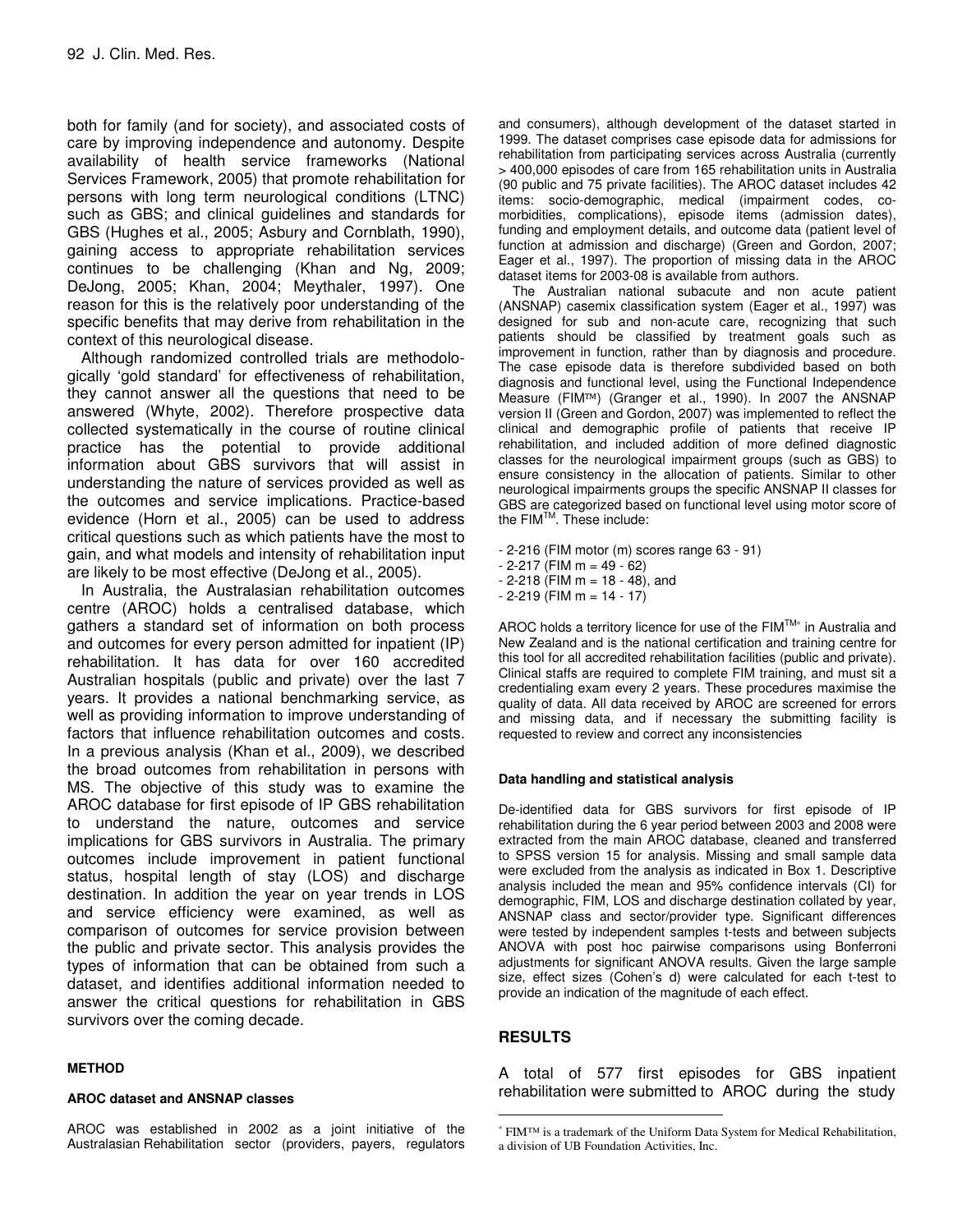**Table 1.** Demographics split by ANSNAP class for GBS survivors for 2003-2008.

|                                          | 216                 | 217                    | 218                   | 219                   | <b>Total</b>            | P- value |
|------------------------------------------|---------------------|------------------------|-----------------------|-----------------------|-------------------------|----------|
| Number of episodes                       | 203                 | 125                    | 226                   | 23                    | 577                     |          |
| Proportion of episodes                   | 35.2                | 21.7                   | 39.2                  | 4.0                   | 100.0                   |          |
| Sector (%)                               |                     |                        |                       |                       |                         |          |
| Private                                  | 27.6                | 35.2                   | 18.6                  | 4.3                   | 24.8                    | 0.001    |
| Public                                   | 72.                 | 64.8                   | 81.4                  | 95.7                  | 75.2                    |          |
| Gender (%)                               |                     |                        |                       |                       |                         |          |
| Female                                   | 47.3                | 42.4                   | 37.3                  | 39.1                  | 42.0                    | 0.340    |
| Male                                     | 52.7                | 57.6                   | 62.7                  | 60.9                  | 58.0                    |          |
| Age years (mean+95%CI)                   | 54.1 (51.7-56.6)    | 58.4 (55.2-61.6)       | 58.6 (56.2-60.9)      | 52.9 (47.0-58.8)      | 56.7 (55.3-58.2)        | 0.023    |
| <b>Admission FIM</b><br>$(mean + 95\%CI$ | 108.2 (107.1-109.4) | 88.7(87.7-89.7)        | 66.1 (64.7-67.6)      | 48.8 (46.3-51.2)      | 85.9 (84.1-87.6)        | 0.000    |
| Discharge FIM<br>(mean+95%Cl             | 119.2 (118.3-120.1) | 111.7 (109.4-<br>114.0 | 99.1 (95.8-<br>102.3) | 86.5 (71.6-<br>101.5) | 108.8 (107.1-<br>110.4) | 0.000    |
| LOS (mean+95%CI)                         | 16.2 (14.5-17.9)    | 26.2 (23.1-28.8)       | 37.9 (34.9-40.9)      | 60.5 (47.6-73.4)      | 28.1 (26.4-29.9)        | 0.000    |
| <b>Discharge destination</b><br>$(\%)$   |                     |                        |                       |                       |                         |          |
| Discharged to community                  | 97.0%               | 92.0                   | 86.3                  | 73.9                  | 90.9                    | 0.000    |
| Remaining in hospital<br>system          | 3.0%                | 8.0                    | 13.7                  | 26.1                  | 9.1                     |          |
| FIM improvement<br>$(mean+95\%CI)$       | 10.9 (9.9-12.0)     | 23.0 (21.0-25.1)       | $33.0(30.1 - 35.8)$   | 37.7 (22.6-52.8)      | 22.9 (21.3-24.5)        | 0.000    |
| FIM efficiency (FIM<br>gain/LOS)         | 0.68                | 0.89                   | 0.87                  | 0.62                  | 0.81                    |          |

GBS, Guillain Barre syndrome; ANSNAP, Australian national subacute and non acute patient casemix classification system; CI, confidence interval; FIM, functional independence measure; LOS, length of stay; FIM, improvement significant at p < 0.001.

period (2003 - 2008) and included in the analysis below.

#### **Differences between ANSNAP classes**

Patient demographics split by ANSNAP class are provided in Table 1. Approximately  $91\%$  (n = 518) were discharged into the community, with only  $9\%$  (n = 52) remaining in the hospital system. The majority of admissions 554 (96%) were in the highest functioning three classes (ANSNAP 216,217 and 218), with only 23  $(n = 4\%)$  in the very disabled class (ANSNAP 219). However, some interesting patterns emerge:

- Gender: There were more male patients in all ANSNAP classes with more males (>60%) in the lowest functioning classes 218 and 219.

- Public versus private sector: Whilst in each ANSNAP class the majority of cases were treated in the public sector, this trend becomes more pronounced in the lowest functioning two classes (218 and 219).

- LOS increases progressively with loss of function

across the 4 classes with a four fold difference between classes 216 (mean 16.2 days) and 219 (mean 60.5 days) (p 0.000).

The ANSNAP classes 216 - 19 all showed significant improvements in FIM scores from admission to discharge (Table 1). FIM improvement differed between the four ANSNAP classes, 219 had the most FIM change compared to class 216 (mean FIM change 37 versus 10) (p 0.000). This is expected as the lower the admission FIM scores the greater is the potential for possible improvement. Those with greater functional impairments were less able to return to their usual accommodation in the community. FIM efficiency was also higher in the middle classes 217 and 218 than in classes 216 and 219, likely due to the floor and ceiling effect of FIM.

The number of cases reported per year increased from 60 in 2003 and 123 in 2008. This is in line with the growth of facilities reporting to AROC over that period. The ratio of episodes per facility did not change substantially between 2003 and 2008. Table 2 shows there were no changes in the number of episodes per facility, ALOS,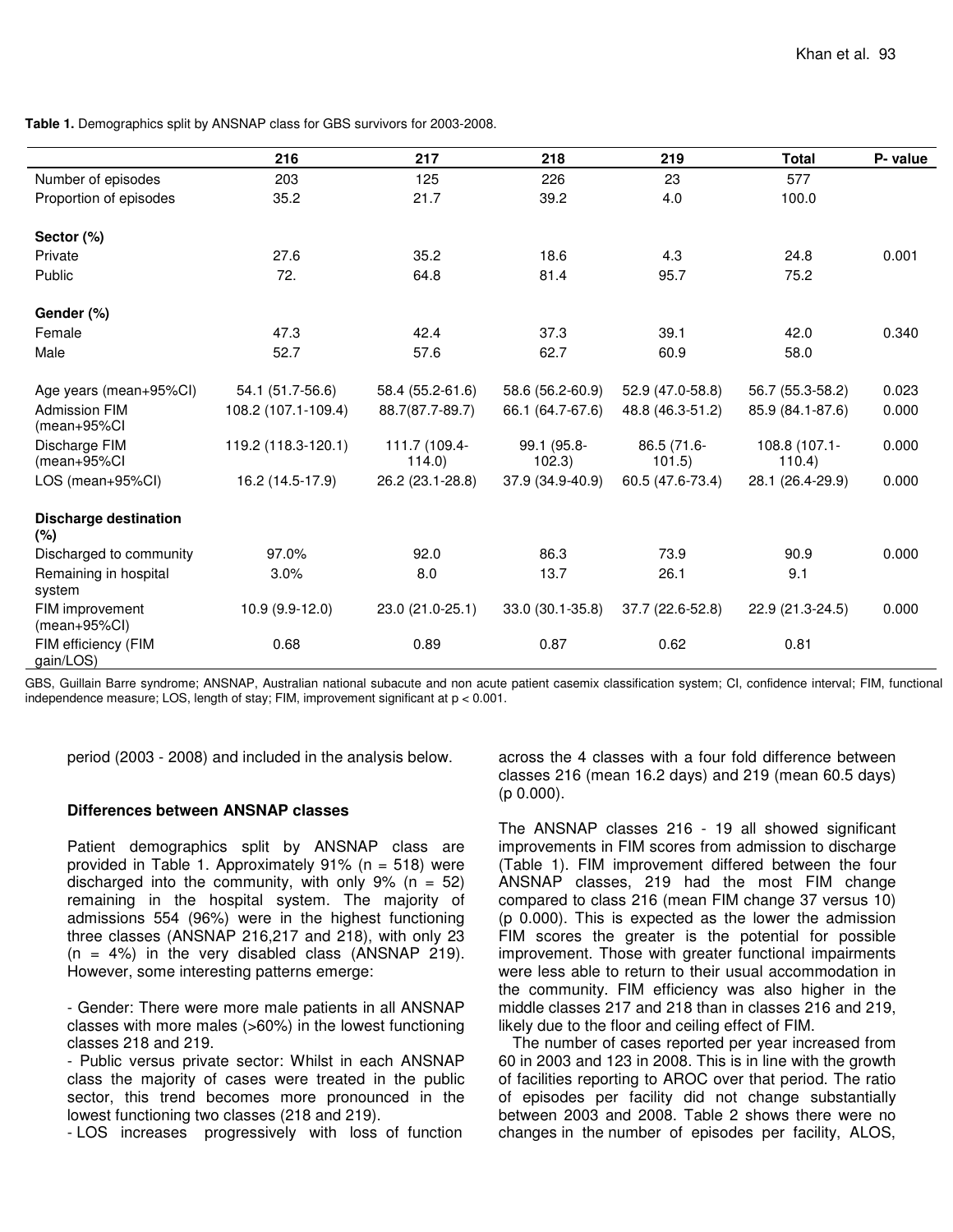**Table 2.** Year by year changes in case numbers, length of stay, discharge destination, and FIM change and efficiency.

|                               | 2003                | 2004               | 2005                | 2006                | 2007                | 2008                | P value |
|-------------------------------|---------------------|--------------------|---------------------|---------------------|---------------------|---------------------|---------|
| # episodes                    | 60                  | 82                 | 86                  | 111                 | 115                 | 123                 |         |
| # facilities                  | 36                  | 39                 | 48                  | 50                  | 56                  | 59                  |         |
| Admission FIM (mean+95%CI)    | 82.4 (76.0-88.7)    | 82.0 (76.7-87.2)   | 83.3 (78.9-87.8)    | 88.3 (84.7-92.0)    | 85.5 (81.4-89.7)    | 89.9 (86.3-93.5)    | 0.050   |
| Discharge FIM (Mean+95%CI)    | 106.3 (100.3-112.3) | 103.5 (97.5-109.5) | 105.9 (100.9-110.8) | 110.4 (107.4-113.3) | 112.5 (109.8-115.2) | 110.6 (107.2-113.9) | 0.018   |
| LOS (mean+95%CI)              | 29.1 (22.8-35.4)    | 29.1 (23.7-34.4)   | $31.0(26.3-35.8)$   | 27.2 (23.2-31.1)    | 26.9 (23.2-30.6)    | 26.9 (23.4-30.4)    | 0.721   |
| Discharge destination (%)     |                     |                    |                     |                     |                     |                     |         |
| Discharge to community        | 89.8                | 95.1               | 88.1                | 88.0                | 91.3                | 92.7                | 0.523   |
| Remaining in hospital system  | 10.2                | 4.9                | 11.9                | 12.0                | 8.7                 | 7.3                 |         |
| FIM improvement (mean+95%CI)  | 24.0 (18.8-29.1)    | 21.5 (17.3-25.7)   | 22.5 (18.2-26.8)    | 22.0 (18.4-25.6)    | 27.0 (23.3-30.6)    | 20.7 (17.6-23.8)    | 0.175   |
| FIM efficiency (FIM gain/LOS) | 0.82                | 0.74               | 0.73                | 0.81                | 1.00                | 0.77                |         |

CI, Confidence Interval; FIM, functional independence measure; LOS, length of stay.

discharge destination, FIM change and efficiency year by year.

#### **Comparison of private and public services**

Overall, the LOS was longer for patients treated in the public sector (29.6 days) than the private sector (23.7 days) (t (555) = -2.425, p .004, d = 0.28) (Table 3).

Within each ANSNAP class the LOS was longer for the public sector (Table 4), with the most functionally impaired classes having the greatest difference (4 days in class 218).

 However, the FIM change achieved during that longer ALOS was higher (23.8 vs 20.2). The vast majority of patients were discharged to their usual residence in the community, but 10% remained within the public hospital system presumably due to greater complexity of patients treated in the public sector.

#### **DISCUSSION**

This is the first report of outcomes of IP rehabilitation (first episode only) for GBS survivors (n = 577) using a national dataset. The aim of this preliminary paper is to describe GBS rehabilitation outcomes including improvement in patient functional status, process measures (LOS, discharge destination) and comparison of these outcomes in public versus private facilities. Following rehabilitation the vast majority of persons with GBS returned to their usual accommodation in the community, however 9% stayed within the hospital setting unable to be discharged home due to greater disease severity. Most GBS survivors were in the higher functioning ANSNAP classes (216-18) with only 4% in the very disabled class (ANSNAP 219). As expected there were more male patients in all ANSNAP classes and more were in the lowest functioning classes. These patients stayed longer in hospital and were overwhelmingly treated within the public

sector.

 There was increase in the number of rehabilitation centres contributing to the AROC database over the years but there were no significant changes year to year in terms of LOS, discharge destination, FIM change or efficiency. The LOS in public hospitals was longer than private facilities.

 Patients in all ANSNAP classes made functional gains, however as expected those in the more disabled classes (ANSNAP 219) improved most (p 0.000). Those in class 219 had a FIM score improvement of 37 compared with 10 for class 216. These gains in function translate into reduction of care needs of approximately 30 - 60 min per day to offset costs of treatment based on reports from a large US database (Granger et al., 1990). Similar to previous AROC reports for persons with MS (Khan et al., 2009), the GBS survivors showed a greater FIM change or improvement in the middle range of dependency (classes 217, 218). In GBS other difficulties include linking of the initial FIM scores to disease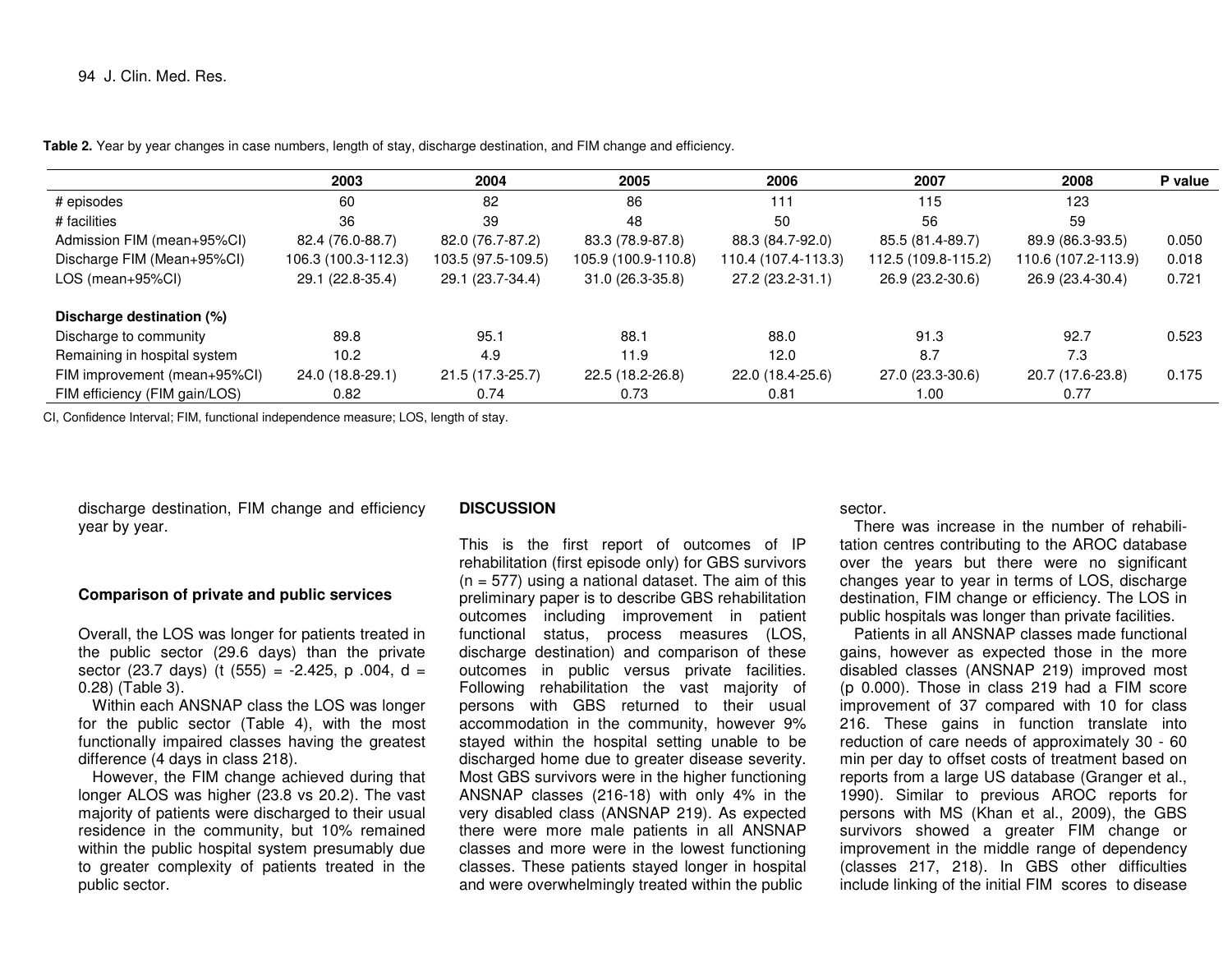|                               | <b>Public</b>       | <b>Private</b>      | Mean difference +95%CO | P value | <b>Effect size</b> |
|-------------------------------|---------------------|---------------------|------------------------|---------|--------------------|
| # episodes                    | 434                 | 143                 |                        |         |                    |
| Age (years; mean+95%CI)       | 55.8 (54.1-57.5)    | 59.6 (56.8-62.4)    | $3.8(0.4-7.2)$         | 0.027   | $-0.21$            |
| Admission FIM (mean+95%Cl)    | 84.4 (82.3-86.5)    | $90.2(87.1-93.3)$   | $5.8(1.8-9.9)$         | 0.005   | $-0.27$            |
| Discharge FIM (mean+95%CI)    | 108.2 (106.2-110.2) | 110.4 (107.5-113.4) | $2.2$ (-1.6-6.0)       | 0.257   | $-0.11$            |
| LOS (Mean+95%CI)              | 29.6 (27.5-31.7)    | 23.7 (20.7-26.6)    | $-6.0(10.0-2.0)$       | 0.004   | 0.28               |
| Discharge destination (%)     |                     |                     |                        |         |                    |
| Discharged to community       | 89.9                | 93.7                |                        | 0.175   |                    |
| Remaining in hospital system  | 10.1                | 6.3                 |                        |         |                    |
| FIM improvement (mean+95%CI)  | 23.8 (22.0-25.7)    | 20.2 (17.4-23.0)    | $-3.6$ $(-7.2-0.0)$    | 0.048   |                    |
| FIM efficiency (FIM gain/LOS) | 0.80                | 0.85                |                        |         |                    |

**Table 3.** Comparison of outcomes for GBS survivors in public and private facilities.

FIM, functional independence measure; LOS, length of stay.

**Table 4.** Comparison of hospital length of stay and FIM change across ANSNAP classes for GBS survivors in public and private facilities

|                      | <b>ANSNAP class</b> | <b>Public</b>       | <b>Private</b>      |
|----------------------|---------------------|---------------------|---------------------|
|                      | S <sub>2</sub> -216 | 108.3 (107.0-109.6) | 108.0 (105.7-110.2) |
| FIM admission scores | S <sub>2</sub> -217 | 88.7 (87.4-89.9)    | 88.7 (87.1-90.3)    |
|                      | S2-218              | 65.7 (64.1-67.3)    | 68.0 (64.7-71.3)    |
|                      | S <sub>2</sub> -219 | 48.7 (46.1-51.3)    | $0.0(0.0-0.0)$      |
|                      | S <sub>2</sub> -216 | 119.5 (118.5-120.5) | 118.4 (116.4-120.5) |
|                      | S <sub>2</sub> -217 | 111.8 (108.8-114.8) | 111.6 (108.0-115.2) |
| FIM discharge scores | S <sub>2</sub> -218 | 99.4 (95.8-103.0)   | 97.7 (89.7-105.7)   |
|                      | S <sub>2</sub> -219 | 84.8 (69.4-100.2)   | $0.0(0.0-0.0)$      |
|                      | S <sub>2</sub> -216 | 16.8 (14.7-18.9)    | 14.6 (11.9-17.3)    |
|                      | S <sub>2</sub> -217 | 27.5 (23.6-31.3)    | 23.3 (19.1-27.4)    |
| FIM change score     | S2-218              | 38.4 (35.0-41.7)    | 35.8 (29.0-42.6)    |
|                      | S2-219              | 60.4 (46.7-74.1)    | $0.0(0.0-0.0)$      |
|                      | S <sub>2</sub> -216 | $11.1 (9.9-12.3)$   | $10.5(8.4-12.5)$    |
|                      | S <sub>2</sub> -217 | 23.1 (20.3-25.9)    | 22.9 (19.8-26.0)    |
| LOS.                 | S2-218              | 33.7 (30.6-36.9)    | 29.7 (22.2-37.1)    |
|                      |                     |                     | $0.0(0.0-0.0)$      |
|                      | S <sub>2</sub> -219 | 65.1 (51.4-78.7)    | 1 episode=62days    |

ANSNAP Australian National subacute and Non acute patient casemix classification system; CI Confidence Interval; FIM Functional Independence Measure; LOS length of stay.

'nadir' which can peak over a 3 - 6 week period after contracting the illness, and may somewhat blur the ANSNAP class allocation in the initial stages. More detailed description of the FIM motor scores for all ANSNAP classes is beyond the scope of this study and will be presented in a separate report.

As reported previously (Khan et al., 2009), the originators of FIM (uniform data systems) use FIM efficiency as a marker for cost efficiency, benchmarking

and outcomes of rehabilitation research. The floor and ceiling effects of the FIM scale, its ordinal nature, and separate motor and cognitive domains scores do not lend themselves to total summation scores nor manipulation such as division by LOS to derive measures for efficiency. Other studies (Turner et al., 2006) show that FIM efficiency does not indicate cost efficiency outside the middle range for more dependant patients. Further information is needed to see if differences reported here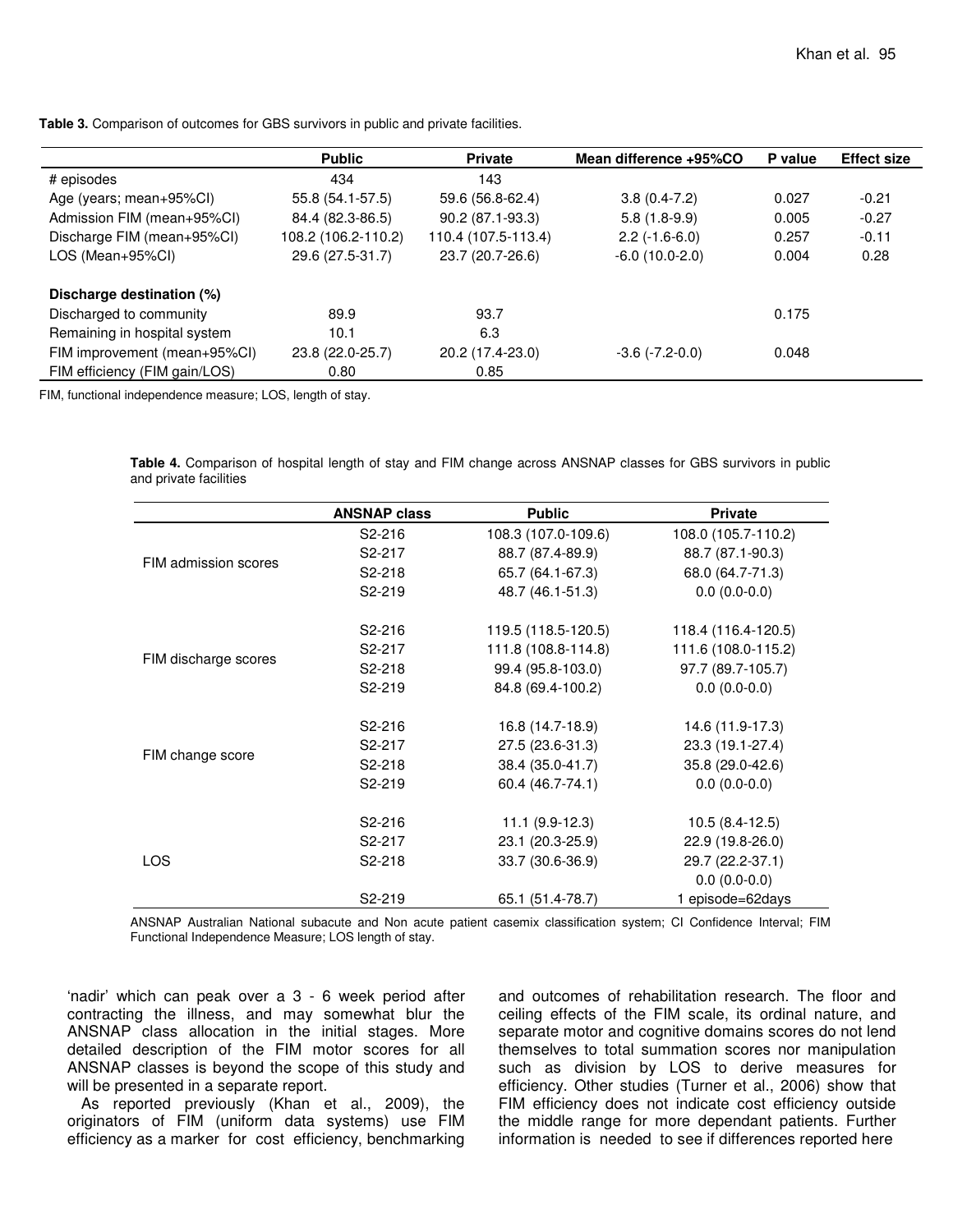are clinically meaningful for GBS survivors. Other factors impacting outcomes such as the cost implications of GBS care are beyond the scope of this study.

The usefulness of the AROC dataset depends on trained accredited staff and submission of accurate data, which is resource intensive. The year on year data shows reduction in missing data but other data fields have information that is hard to interpret clinically (such as time of onset, disease 'nadir'). Information about patient functional dependency is available, however other information not currently collected includes:

- Duration of ventilation, length of stay in intensive care setting.

Type of treatment (plasmaphoresis, intravenous gammaglobulin and others).

- Range and severity of neurological impairments.

Type of treatment provided that is 'black box' (disciplines involved, intensity of treatment, key intervention).

Outcomes relating to participation and community reintegration (note - the AROC ambulatory dataset has commenced data collection in 2009).

All of the above indicate complexity of need for rehabilitation and expected outcomes. In addition to the AROC dataset, additional disease specific (GBS) datasets can be recorded alongside for a more informative comparison.

The World Health Organization's, International Classification of Functioning and Health (ICF) (WHO, 2001), provides a framework and common language to describe impact of GBS for limitation in activity and participation. Recently we listed patient reported disability following GBS and linked these with the ICF categories to highlight domains considered important by persons with GBS in multidisciplinary care settings (Khan et al., 2009, submitted for publication). In addition we have developed a preliminary Australian 'core' set of ICF categories for GBS survivors (Khan and Pallant, 2009, submitted for publication), using a delphi consensus exercise to facilitate communication and multidisciplinary assessments in subacute settings. In the future these may be used to supplement AROC information for defined rehabilitation outcomes in this population.

Compared with stroke and parkinson disease population (AROC, University of Woollongong NSW, Australia, personal communication), most GBS survivors are young and expected to make a good recovery (Bernson et al., 2002; Meythaler, 1997). However the longer term neurological sequale of GBS and outcomes are not clear. The AROC dataset is a unique resource and a valuable research tool for describing rehabilitation outcomes in 'real life settings'. However more specific GBS information needs to be collected alongside the core AROC data for more meaningful evaluation of outcomes for GBS rehabilitation.

### **ACKNOWLEDGEMENT**

We thank The Australasian Faculty of Rehabilitation Medicine, The Royal Australasian College of Physicians for permission to analyse the AROC database; and Prof L Turner Stokes for her advice in the preparation of this manuscript.

#### **REFERENCES**

Asbury AK, Cornblath DR (1990). Assessment of current diagnostic criteria for Guillian-Barré syndrome. Ann. Neurol. 27: S21-S24.

- Bernson RA, Jager AE, Schmitz PI, van der Meché FG (2002). Long term impact on work and private life after Guillain-Barré syndrome. J. Neurol. Sci. 201: 13-17.
- DeJong G, Horn SD, Conroy B, Nichols D, Healton EB (2005). Opening the black box of post-stroke rehabilitation: stroke rehabilitation patients, processes, and outcomes. Arch. Phys. Med. Rehabil. 86: (12; 2): S1-S7.
- Eager K, Gordon R, Hodkinson A, Green J, Eager L (1997). The Australian National Subacute and Nonacute patient classification (ANSNAP): report of the National Subacute and Nonacute Casemix Classification Study. Centre for Health Service Development, University of Wollongong, NSW Australia.
- Forsberg A, Press R, Einarsson U, de Pedro-Cuesta J, Holmqvist LW (2005). Disability and health related quality of life in Guillain-Barré syndrome during the first two years after onset: a prospective study. Clin. Rehabil. 19: 900.
- Granger CV, Cotter AC, Hamilton BB, Fiedler RC, Hens MM (1990). Functional assessment scales: a study of persons with multiple sclerosis. Arch. Phys. Med. Rehabil. 71(11): 870-5.
- Green J, Gordon R (2007). The development of Version 2 of the AN-SNAP casemix classification system. Aust Health Rev. Apr. 31(1): S68-S78.
- Hahn AF (1998). Guillain-Barré syndrome. Lancet 352: 635-641.
- Horn SD, DeJong G, Ryser DK, Veasie PJ, Teraoka J (2005). Another look at observational studies in rehabilitation research: going beyond the holy grail of the randomized controlled trial. Arch. Phys. Med. Rehabil. 86(2): S8-S15.
- Hughes RA, Rees JH (1997). Clinical and epidemiologic features of Guillain-Barré syndrome. J. Infect. Dis. 176(2): S92-S98.
- Hughes RA, Wijdicks EF, Benson E, Cornblath DR, Hahn AF, Meythaler JM, Sladky JT, Barohn RJ, Stevens JC (2005). Multidisciplinary Consensus Group. Supportive care for patients with Guillain-Barré syndrome. Arch., Neurol. 62: 1194-1198.
- Khan F (2004). Rehabilitation in Guillian Barre syndrome. Aust Fam Physician 33(12): 1013-1017.
- Khan F, Ng L (2009). Rehabilitation for Guillain Barre Syndrome. IJRT. 16(8): 1-8.
- Khan F, Pallant J, Brand C, Kilpatrick T (2008). Effectiveness of Rehabilitation Intervention in persons with Multiple sclerosis: A Randomized Controlled Trial. J NNP, June jnnp.2007.133777v1.pdf.
- Khan F, Turner Stokes L, Ng L, Kilpatrick T (2007). Multidisciplinary Rehabilitation for adults with Multiple Sclerosis (Review). Cochrane Database of Systematic Reviews, Issue 2, Art No: CD006036.
- Khan F, Turner Stokes L, Stevermuer T, Simmonds F (2009). Multiple Sclerosis Rehabilitation Outcomes: Analysis of a National Casemix Dataset from Australia. Mult. Scler. 15: 869-875.
- Langhorne P, Dennis MS, Kalra L, Shepperd S, Wade DT, Wolfe CDA (2001). Services for helping acute stroke patients avoid admission (Cochrane review). The Cochrane Library. Update Software p. 3.
- Meythaler JM (1997). Rehabilitation of Guillain-Barré Syndrome. Arch. Phys. Med. Rehabil. 78: 872-879.
- Ropper AH, Wijdicks EFM, Truax BT (1991). Guillain-Barré Syndrome. Chapter 6. Philadelphia: FA Davis p. 57.
- The National Service Framework (NSF) for Long-term Conditions (2005). Department of Health UK.
- Turner Stokes L, Disler P, Nair A, Wade DT (2005). Multidisciplinary